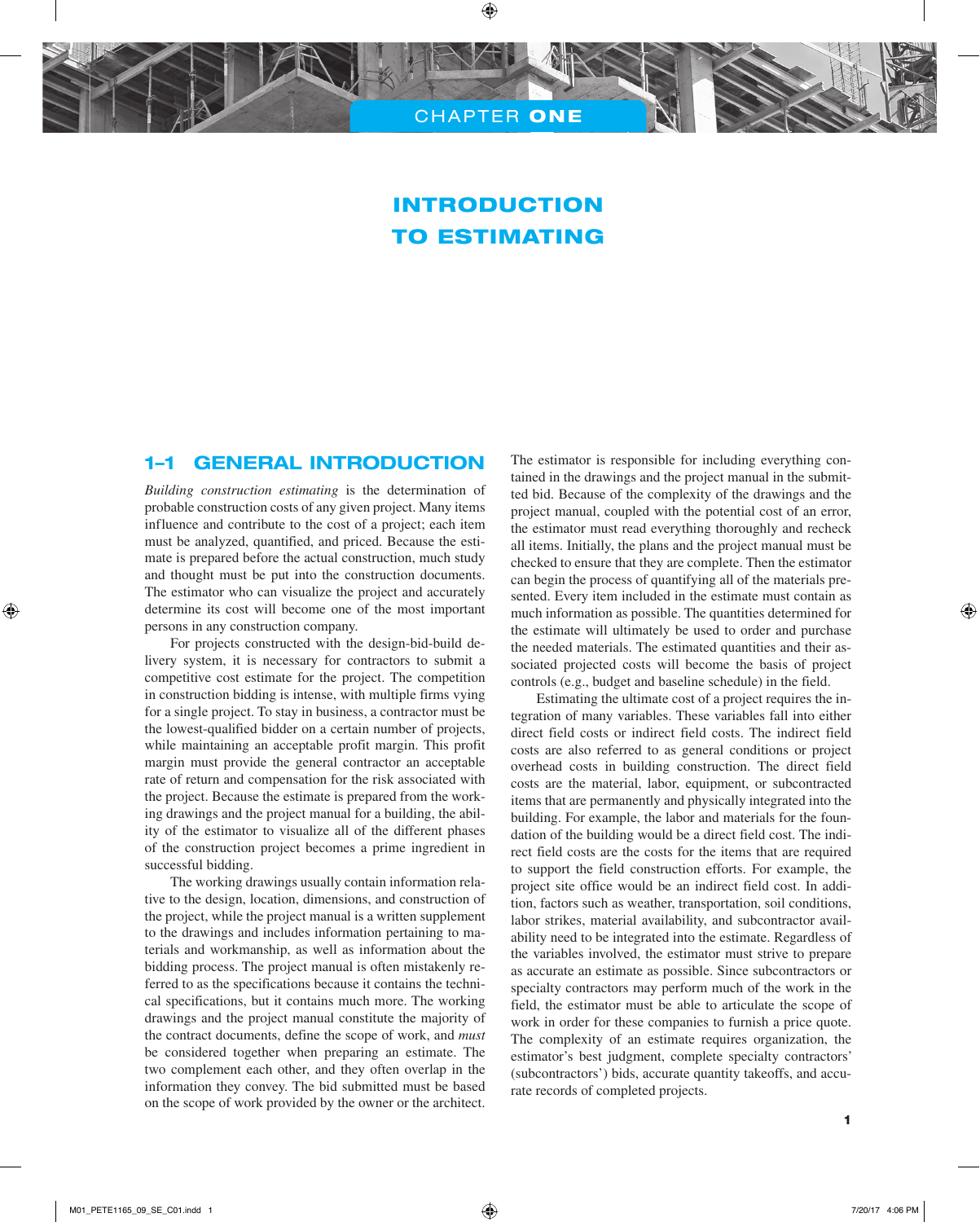The design-build and construction-manager/generalcontractor (CM/GC) project delivery systems are gaining in popularity. In the design-build delivery system, the contractor acts as both the designer and the general contractor. In the CM/GC delivery system, the contractor and some of the key subcontractors are involved in the design process, providing expertise in construction methods and costs, as well as managing the construction process. Integrated project delivery (IPD), a relatively new delivery system, involves the owners, designers, contractor, and some of the key subcontractors in the design process. IPD differs from the CM/ GC delivery system in that the owners, designers, contractor, and key subcontractors share governance, risk, contingency, and the profit on the project. All of these delivery systems require the contractor to provide cost estimates for the proposed project throughout the design process.

At the conceptual stage of the project, the contractor prepares a cost estimate based on the project's concept. This is known as a conceptual estimate. When performing a conceptual estimate, typically, drawings are not available or they are very limited. What exists is often verbal or written description of the project scope, which may be accompanied by a few sketches. When preparing this type of estimate, the contractor makes assumptions about virtually every aspect of the project. The conceptual estimate is used early in the design process to check to see if the owners' wants are in line with their budget and is often used as a starting point to begin contract negotiations.

During the design process, the contractor prepares and maintains a cost estimate based on the current, but incomplete, design. In addition, the contractor may prepare estimates that are used to select between building materials and to determine whether the cost to upgrade the materials is justified. What all these estimates have in common is that the design is incomplete. Once the design is complete, the contractor can prepare a detailed estimate for the project.

### 1–2 ESTIMATING METHODS

The required level of accuracy coupled with the amount of information about the project that is available will dictate the type of estimate that can be prepared. These estimating methods require different amounts of time to complete and produce different levels of accuracy for the estimate. The relationship between the time to complete the estimate and the accuracy of the estimate is shown in Figure 1.1. The different estimating methods are discussed below.

#### Detailed Estimate

The detailed estimate includes determination of the quantities and costs of everything that is required to complete the project. This includes materials, labor, equipment, insurance, bonds, and overhead, as well as an estimate of the profit. To perform this type of estimate, the contractor must have a complete set of contract documents. Each item of the project should be broken down into its parts and estimated.



FIGURE 1.1. Estimating Time versus Accuracy.

Each piece of work that is to be performed by the contractor has a distinct labor requirement that must be estimated. The items that are to be installed by others need to be defined and priced. Caution needs to be exercised to ensure that there is agreement between the contractor and the subcontractor as to what they are to do and whether they are only to install or both supply and install the items. In addition, there needs to be an agreement about who is providing support items such as cranes and scaffolding. The contractor is responsible for making sure that the scope of work is divided among the contractor and subcontractors so that there are no overlaps in the individual scope of works and that everything has been included in someone's scope of work.

The detailed estimate must establish the estimated quantities and costs of the materials, the time required for and costs of labor, the equipment required and its cost, the items required for overhead and the cost of each item, and the percentage of profit desired, considering the investment, the time to complete, and the complexity of the project. The principles used to prepare the detailed estimates are covered in Chapters 4 and 6 through 21.

### Assembly Estimating

In assembly estimating, rather than bidding each of the individual components of the project, the estimator bids the components in groups known as assemblies. The components of an assembly may be limited to a single trade or may be installed by many different trades. An example of a simple assembly would be a residential light switch, which includes a single-gang box, a single-pole switch, cover plate, two wire nuts, and an allowance of 20 feet of NM-B 12-gage wire. The entire assembly would be installed by an electrician. A residential electrical estimate could be prepared using assemblies for the switches, outlets, lights, power panels, and so forth rather than determining the individual components. An example of a complex assembly would be a metal-stud, gypsum-board partition wall, which would include bottom track, metal studs, top track, drywall, screws, tape, joint compound, insulation, primer, paint, and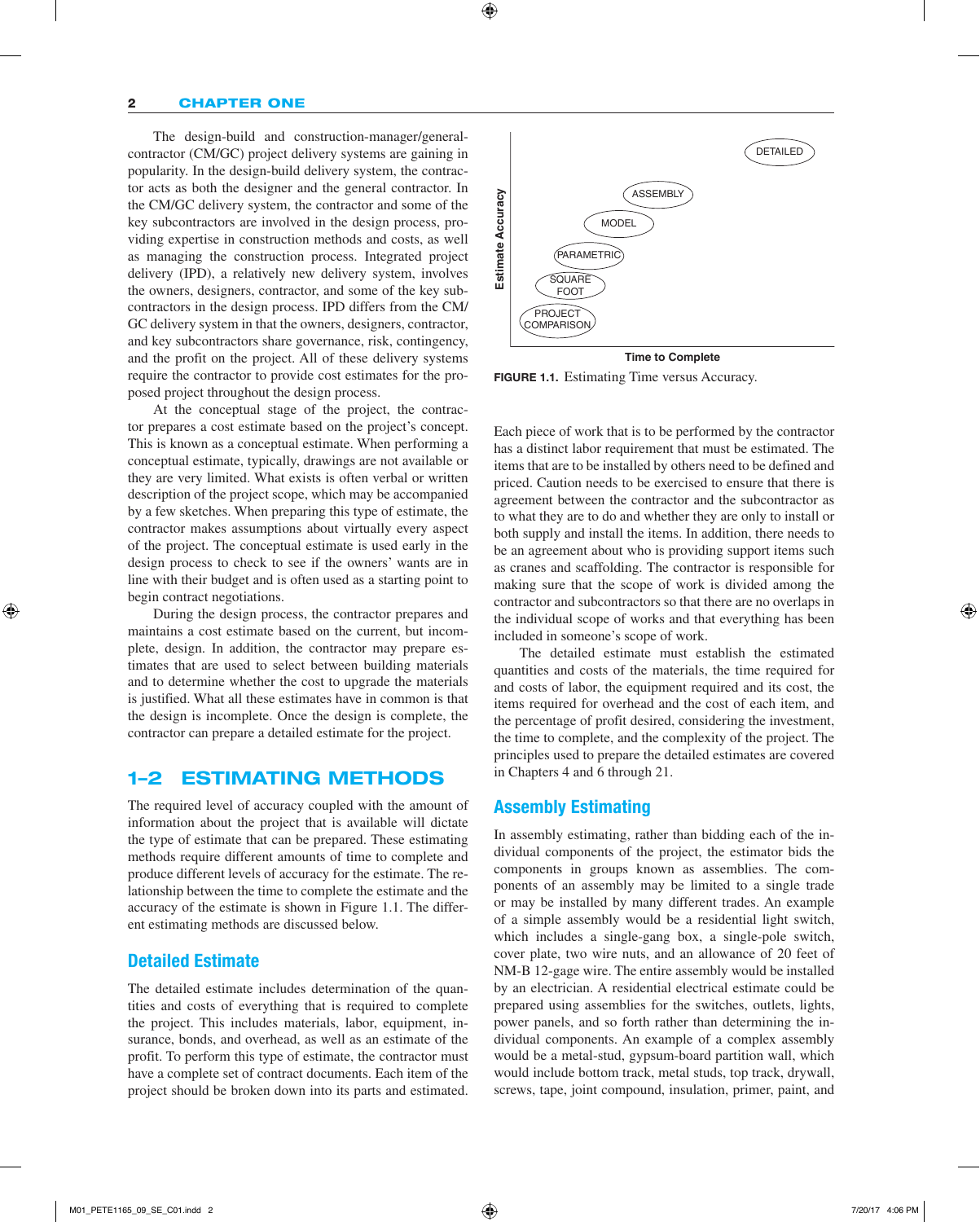other miscellaneous items needed to construct the wall. This assembly would be installed by multiple trades.

Many high-end estimating computer programs, such as WinEst and Timberline, allow the user to prepare detailed estimates by taking off assemblies. For the switch assembly, the estimator would take off the number of switch assemblies needed for the project, and the software would add one single-gang box, one single-pole, one cover plate, two wire nuts, and 20 feet of NM-B 12-gage wire to the detailed estimate for each switch assembly. This simplifies the estimating process and increases the productivity of the estimator.

Assembly estimating is also useful for conceptual and preliminary estimates. By using broad assemblies, an estimate can be prepared quickly for an entire building. For example, an estimate for a warehouse can be prepared by using assembles for the spot footings, the continuous footings, the foundation wall, the floor slab (slab, reinforcement, granular base, vapor barrier, and fine grading), the exterior wall, personnel doors, overhead doors, joist and deck roof structure (including supports), roof insulation, roofing, wall cap, skylights, bathrooms, fire sprinklers, heating, lighting, and power distribution. This type of estimate can be prepared in hours instead of spending days preparing a detail estimate. The trade-off is that this type of estimate has many broad assumptions and is less accurate. This type of assembly estimating is good for estimates prepared with limited drawings, to compare design approaches, and as a check of a detailed estimate. If the assembly price comes from previously completed projects, it is assumed that this project is identical to the completed projects. This assumption is clearly not valid in the construction of buildings. Weather conditions, building materials, and systems as well as design and construction team members change from project to project, all adding to the uniqueness of every project. Skill and judgment must be used while preparing this type of assembly estimate to ensure that proper adjustments are made by taking into account the varying conditions of each project. Companies such as RSMeans publish annual guides (such as *Square Foot Costs*) that contain pricing for assemblies. Assembly estimating is discussed in Chapter 22.

### Square-Foot Estimates

Square-foot estimates are prepared by multiplying the square footage of a building by a cost per square foot and then adjusting the price to compensate for differences in the building heights, length of the building perimeters, and other building components. In some cases, a unit other than square footage is used to measure the size of the building. For example, the size of a parking garage may be measured by the number of parking stalls in the garage. The information required to produce a square-foot estimate is much less than is needed to prepare a detailed estimate. For example, a schematic set of design drawings (a single-line floor plan and key elevations) would have the dimensions that are necessary to prepare a square-foot estimate. Square-foot estimates are helpful to check whether the project, as designed, is within the owner's budget. Like an assembly estimate that uses broad assemblies, care must be exercised while preparing a square-foot estimate to ensure that the projects used to determine the cost per square foot are similar to the proposed project. Companies such as RSMeans publish annual guides (such as *Square Foot Costs*) that contain a range of unit costs for a wide variety of building types. These guides provide a number of adjustments to compensate for varying building components, including the city where the project is located. Square-foot estimating is discussed in Chapter 22.

### Parametric Estimates

Parametric estimates use equations that express the statistical relationship between building parameters and the cost of the building. The building parameters used in the equation may include the gross square footage, number of floors, length of perimeter, percentage of the building that is common space, and so forth. For an equation to be usable, the parameters used in the equation must be parameters that can be determined early in the design process; otherwise the equation is useless. Parametric estimates are similar to square-foot estimates; however, the equations used in parametric estimates are more complex and may use log functions, ratios of parameters, and multiplication of parameters. Parametric estimating is useful for preparing conceptual estimates based on assumptions of key building parameters or estimates based upon early designs. As with square-foot estimates and assembly estimates that use broad assemblies, care must be taken to ensure that the proposed project is similar to the projects from which the equation has been derived.

### Model Estimating

Model estimating uses computer models to prepare an estimate based on a number of questions answered by the estimator. Model estimating is similar to assembly estimating, but it requires less input from the estimator. For example, an estimate may be prepared for a warehouse by answering the following questions:

- What is the length of the building?
- How many bays are along the length of the building?
- $\bullet$  What is the width of the building?
- How many bays are along the width of the building?
- What is the wall height above the grade?
- $\bullet$  What is the depth (from the grade) to the top of the footing?
- What is the floor thickness?
- Do you want wire mesh in the slab?
- How many roof hatches do you want?
- How many personnel doors do you want?
- How many and what size of overhead doors do you want?
- How many and what size of skylights do you want?
- Do you want fire sprinklers?
- What bathroom facilities do you want (separate male and female, unisex, or none)?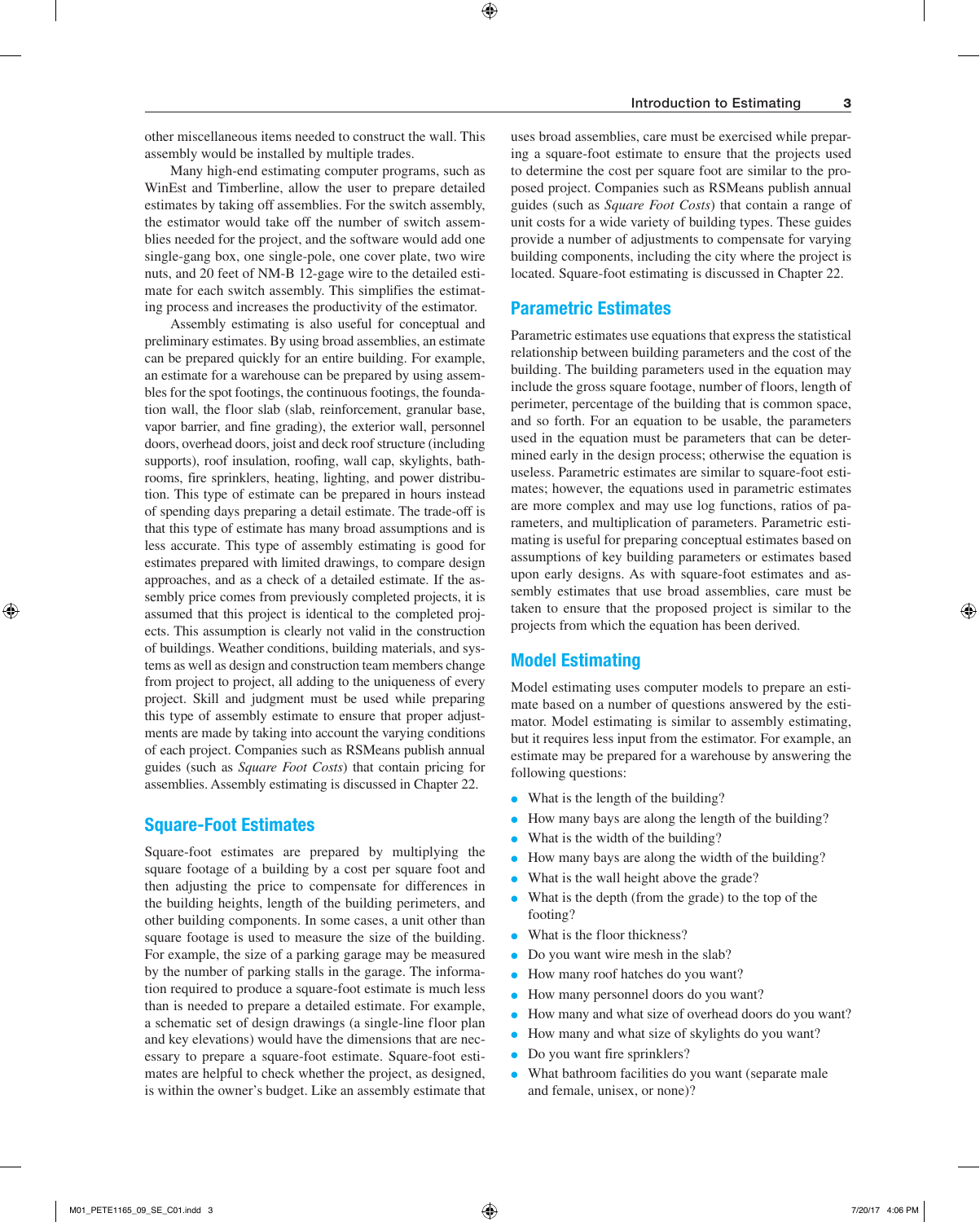On the basis of the answers to these questions, the model prepares a preliminary estimate for the project. Logic is built into the model, such that the model selects the necessary components for the estimate based upon the answers to the questions. For example, the size of the spot footings in the center of the building that support the roof and their costs are selected based on the area of the roof the footings support, which is equal to the width of a bay multiplied by the length of a bay. The length and width of the bays are calculated from the first four questions. A simple model estimate (Warehouse.xls) for a warehouse is provided on the companion website. This model makes many assumptions as to the design of the warehouse, such as assuming the exterior wall is constructed of concrete masonry units (CMU). The model ignores the site and excavation cost, which needs to be added to the estimate from the model to get a complete estimate.

Estimating models may be complex and may prepare a detailed estimate for the entire project, or the models may be simple and prepare a preliminary estimate for part of a project. As with square-foot estimates, assembly estimates that use broad assemblies, and parametric estimates, care must be taken to make sure that the proposed project is similar to the projects from which the model was developed.

### Project Comparison Estimates

Project comparison estimates are prepared by comparing the cost of a proposed project to a completed project. When preparing an estimate using this method, the estimator starts with the costs of a comparable project and then makes adjustments for differences in the project. For example, an estimate for the buildings in an apartment project may be prepared from a project built using the same plans during the previous year in a nearby city. In this example, the prices from the completed project need to be adjusted for inflation, changes in the availability and cost of labor, changes in the plans made to meet city codes, and so forth. In most cases, the site should be estimated using another method because of the many differences in site conditions. As with other estimating methods that do not prepare a detailed list of materials, care must be taken to ensure that the proposed project is similar to the completed project. The project comparison method is discussed in Chapter 22.

## 1–3 ESTIMATING **OPPORTUNITIES**

For anyone who is not aware of the many opportunities in the estimating field, this section will review some of the areas in which knowledge of estimating is necessary. Generally, knowledge of the procedures for estimating is required by almost everyone involved in or associated with the field of construction. From the estimator, who may be involved solely with the estimating of quantities of materials and the pricing of the project, to the carpenter, who must

order the materials required to build the framing for a home, this knowledge is needed to do the best job possible at the most competitive cost. Others involved include the project designer, drafters, engineers, contractors, subcontractors, material suppliers, and material representatives. In the following sections, a few of the estimating opportunities are described.

**Architectural Offices.** The architectural office will require estimates at three design stages: preliminary (rough square-foot or project comparison costs), cost evaluation during drawing preparation (usually more accurate squarefoot or assembly costs), and a final estimate (usually based on material and installation costs, to be as accurate as possible). For projects built using the design-build or CM/GC delivery systems, the preliminary estimate is often used during negotiation with the general contractor. Once the general contractor is hired, the general contractor's estimator will prepare the remaining estimates.

In large offices, the estimating may be done by an estimator hired primarily to do all the required estimating. In many offices, the estimating may be done by the chief drafter, head or lead architect, or perhaps someone else in the office who has developed the required estimating skills. There are also estimating services or consultants who perform estimates on a for-fee basis.

**Engineering Offices.** The engineering offices involved in the design of building construction projects include civil, structural, mechanical (plumbing, heating, air-conditioning), electrical, and soil analysis. All of these engineering design phases require preliminary estimates, estimates while the drawings are being prepared, and final estimates as the drawings are completed. They are prepared in the same way estimates are prepared by the architects.

**General Contractors.** For design-bid-build projects, the general contractor makes *detailed* estimates that are used to determine what the company will charge to do the required work.

The estimator will have to take off the quantities (amounts) of each material; determine the cost to furnish (buy and get to the site) and install each material in the project; assemble the bids (prices) of subcontractors; as well as determine all of the costs of insurance, permits, office staff, and the like. In smaller companies, one person may do the estimating, whereas in larger companies several people may work to negotiate a final price with an owner or to provide a competitive bid.

On projects built using the design-build or CM/GC delivery system, the contractor's scope of work involves providing assistance to the owners, beginning with the planning stage and continuing through the actual construction of the project. Under these delivery systems, the estimators will also provide preliminary estimates and then update them periodically until a final price is set.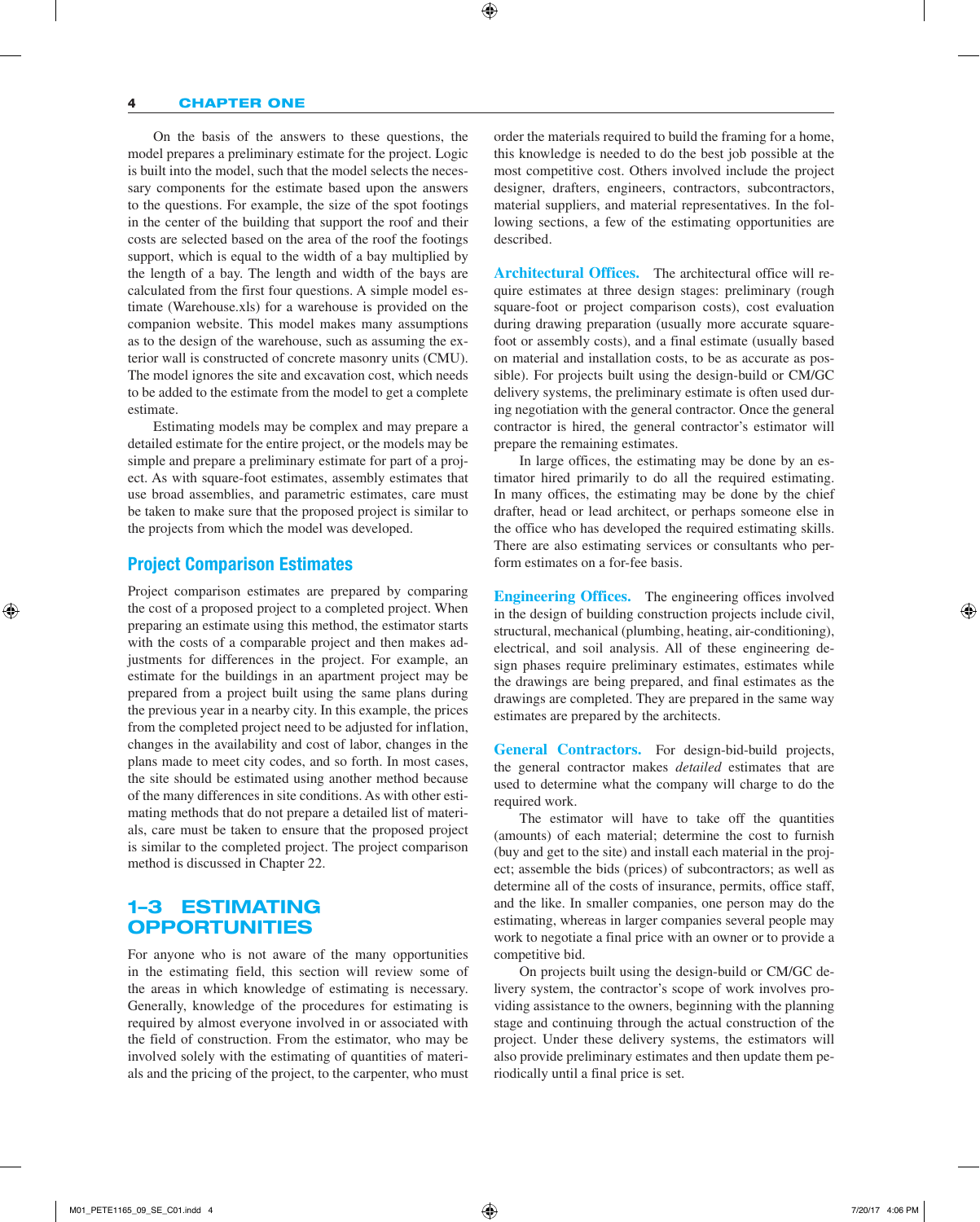**Estimating with Quantities Provided by the Designer.** Estimating for projects with quantity surveys provided by the designer involves reviewing the specifications for the contract and material requirements, reviewing the drawings for the type of construction used, and assembling the materials used. The estimator will spend part of the time getting prices from subcontractors and material suppliers and the rest of the time deciding on how the work may be most economically accomplished.

**Subcontractors.** Subcontractors may be individuals, companies, or corporations hired by the general contractor to do a particular portion of the work on the project. Subcontractors are available for all the different types of work required to build any project and include excavation, concrete, masonry (block, brick, stone), interior partitions, drywall, acoustical ceilings, painting, erection of steel and precast concrete, windows, metal and glass curtain walls, roofing, flooring (resilient, ceramic and quarry tile, carpeting, wood, terrazzo), and interior wall finishes (wallpaper, wood paneling, and sprayed-on finishes). The list continues to include all materials, equipment, and finishes required.

The use of subcontractors to perform all of the work on the project is an acceptable model in building construction. The advantage of this model is that the general contractor can distribute the risk associated with the project to a number of different entities. In addition, the subcontractors and craft personnel perform the same type of work on a repetitive basis and are therefore quasi experts in their niche. However, the general contractor relinquishes a substantial amount of control over the project when this method is employed. The more that the contractor subcontracts out, the more the field operation becomes involved in coordination rather than direct supervision of craft personnel.

The subcontractor carefully checks the drawings and project manual and submits a price to the construction companies that will be bidding on the project.

The price given may be a unit or lump-sum price. If a subcontractor's bid is presented as what he or she would charge per unit, then it is a *unit price* (such as per square foot, per block, per thousand brick, per cubic yard of concrete) bid. For example, the bid might be \$5.25 per linear foot (lf) of concrete curbing. Even with unit price bids, the subcontractors need to perform a quantity takeoff in order to have an idea of what is involved in the project, at what stages they will be needed, how long it will take to complete their work, and how many workers and how much equipment will be required. The subcontractor needs the completed estimate to determine what the reasonable amount for overhead and profit is. Typically, as the quantity of work increases, the associated unit cost of jobsite overhead decreases. For example, the cost of mobilization for a 100 lf of curb is \$1,000 or \$10 per lf; if the quantity had been 1,000 lf, it would have been \$1 per lf. The subcontractor would not know how much to add to the direct field cost unit price for overhead unless a quantity takeoff had been performed.

If the subcontractor submits a lump-sum bid, then he or she is proposing to install, or furnish and install, a portion of work: For example, the bid might state, "agrees to furnish and install all Type I concrete curbing for a sum of \$12,785.00."

Each subcontractor will need someone (or several people) to check specifications, review the drawings, determine the quantities required, and put the proposal together. It may be a full-time estimating position or part of the duties assumed, perhaps in addition to purchasing materials, helping to schedule projects, working on required shop drawings, or marketing.

**Material Suppliers.** Suppliers submit price quotes to the contractors (and subcontractors) to supply the materials required for the construction of the project. Virtually every material used in the project will be estimated, and multiple price quotes will be sought. Estimators will have to check the specifications and drawings to be certain that the materials offered will meet all of the requirements of the contract and required delivery dates.

**Manufacturers' Representatives.** Manufacturers' representatives represent certain materials, product suppliers, or manufacturers. They spend part of their time visiting contractors, architects, engineers, subcontractors, owners, and developers to be certain that they are aware of the availability of the material, its uses, and approximate costs. In a sense they are salespeople, but their services and the expertise they develop in their product lines make good manufacturers' representatives welcome not as salespersons, but as needed sources of information concerning the materials and products they represent. Representatives may work for one company, or they may represent two or more.

Manufacturers' representatives will carefully check the specifications and drawings to be certain that their materials meet all requirements. If some aspect of the specifications or drawings tends to exclude their product, or if they feel there may be a mistake or misunderstanding in these documents, they may call the architects/engineers and discuss it with them. In addition, many times they will be involved in working up various cost analyses of what the materials' or products' installed cost will be and in devising new uses for the materials, alternate construction techniques, and even the development of new products.

Project Management. Project management companies specialize in providing professional assistance in planning the construction of a project and keeping accurate and updated information about the financial status of the project. Owners who are coordinating large projects often hire such companies. Among the various types of owners are private individuals, corporations, municipal government agencies (such as public works and engineering departments), and various public utility companies.

The firms involved in project management, as well as someone on the staff of the owner being represented, must be knowledgeable in estimating and scheduling projects.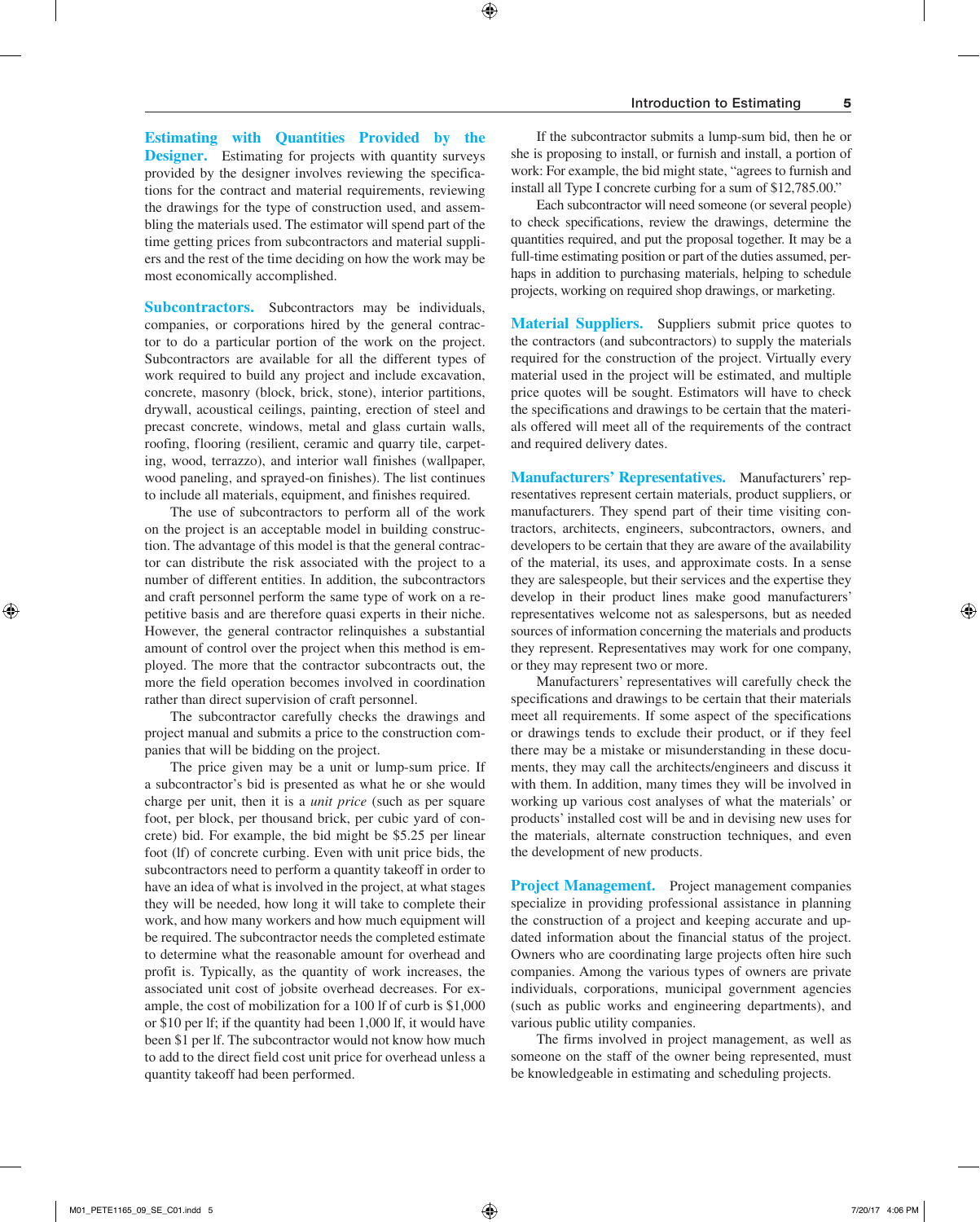**Government.** When a government agency is involved in any phase of construction, personnel with experience in construction and estimating are required. Included are local, state or province, and nationwide agencies, including those involved in highways, roads, sewage treatment, schools, courthouses, nursing homes, hospitals, and single- and multifamily dwellings financed or qualifying for financing by the government.

Employees may be involved in preparing or assisting to prepare preliminary and final estimates; reviewing estimates from architects, engineers, and contractors; the design and drawing of the project; and preparation of the specifications.

**Professional Quantity Surveyors.** Professional quantity surveyors are for-hire firms or individuals who make unit quantity takeoffs of the materials required to build a project. They are available to provide this service to all who need it, including governmental agencies.

**Freelance Estimators.** Freelance estimators will do a material takeoff of a portion or entire project for whoever may want a job done. This estimator may work for the owner, architect, engineer, contractor, subcontractor, material supplier, or manufacturer. In some areas, the estimator will do a material takeoff of a project being competitively bid and then sell the quantity list to one or more contractors who intend to submit a bid on the project.

Many times a talented individual has a combined drafting and estimating business. Part of the drafting business may include preparing shop drawings (drawings that show sizes of materials and installation details) for subcontractors, material suppliers, and manufacturers' representatives.

**Residential Construction.** Estimators are also required for the contractors, material suppliers, manufacturers' representatives, and most of the subcontractors involved in residential construction. From the designer who plans the house and the drafter who draws the plans and elevations to the carpenters who put up the rough framing and the roofers who install the roofing material, knowledge of estimating is necessary.

The designer and drafter should plan and draw the house plans using standard material sizes when possible (or being aware of it when they are not using standard sizes). In addition, they will need to give preliminary and final estimates to the owner. Workers need to have a basic knowledge of estimating so they can be certain that adequate material has been ordered and will be delivered by the time it is needed.

**Computer Software.** The use of computers throughout the world of construction offers many different types of opportunities to the estimator. Job opportunities in all the areas mentioned earlier will be centered on the ability to understand, use, and manipulate computer software. The software available today integrates the construction drawings, estimating, bidding, purchasing, and management controls of the project. Some construction consultants specialize in building databases for computerized estimating systems and training estimators in the use of these systems.

## 1–4 THE ESTIMATOR

Most estimators begin their career doing quantity takeoff; as they develop experience and judgment, they develop into estimators. A list of the abilities most important to the success of an estimator follows, but it should be more than simply read through. Any weaknesses affect the estimator's ability to produce complete and accurate estimates. If individuals lack any of these abilities, they must (1) be able to admit it and (2) begin to acquire the abilities they lack. Those with construction experience, who are subsequently trained as estimators, are often most successful in this field.

To be able to do quantity takeoffs, the estimator must:

- **1.** Be able to read and quantify plans.
- **2.** Have knowledge of mathematics and a keen understanding of geometry. Most measurements and computations are made in linear feet, square feet, square yards, cubic feet, and cubic yards. The quantities are usually multiplied by a unit price to calculate material costs.
- **3.** Have the patience and ability to do careful, thorough work.
- **4.** Be computer literate and use computer takeoff programs such as On-Screen Takeoff or Paydirt.

To be an estimator, an individual needs to go a step further. He or she must:

- **1.** Be able, from looking at the drawings, to visualize the project through its various phases of construction. In addition, an estimator must be able to foresee problems, such as the placement of equipment or material storage, and then develop a solution and determine its estimated cost.
- **2.** Have enough construction experience to possess a good knowledge of job conditions, including methods of handling materials on the job, the most economical methods of construction, and labor productivity. With this experience, the estimator will be able to visualize the construction of the project and thus get the most accurate estimate on paper.
- **3.** Have sufficient knowledge of labor operations and productivity to thus convert them into costs on a project. The estimator must understand how much work can be accomplished under given conditions by given crafts. Experience in construction and a study of projects that have been completed are required to develop this ability.
- **4.** Be able to keep a database of information on costs of all kinds, including those of labor, material, project overhead, and equipment, as well as knowledge of the availability of all the required items.
- **5.** Be computer literate and know how to manipulate and build various databases and use spreadsheet programs and other estimating software.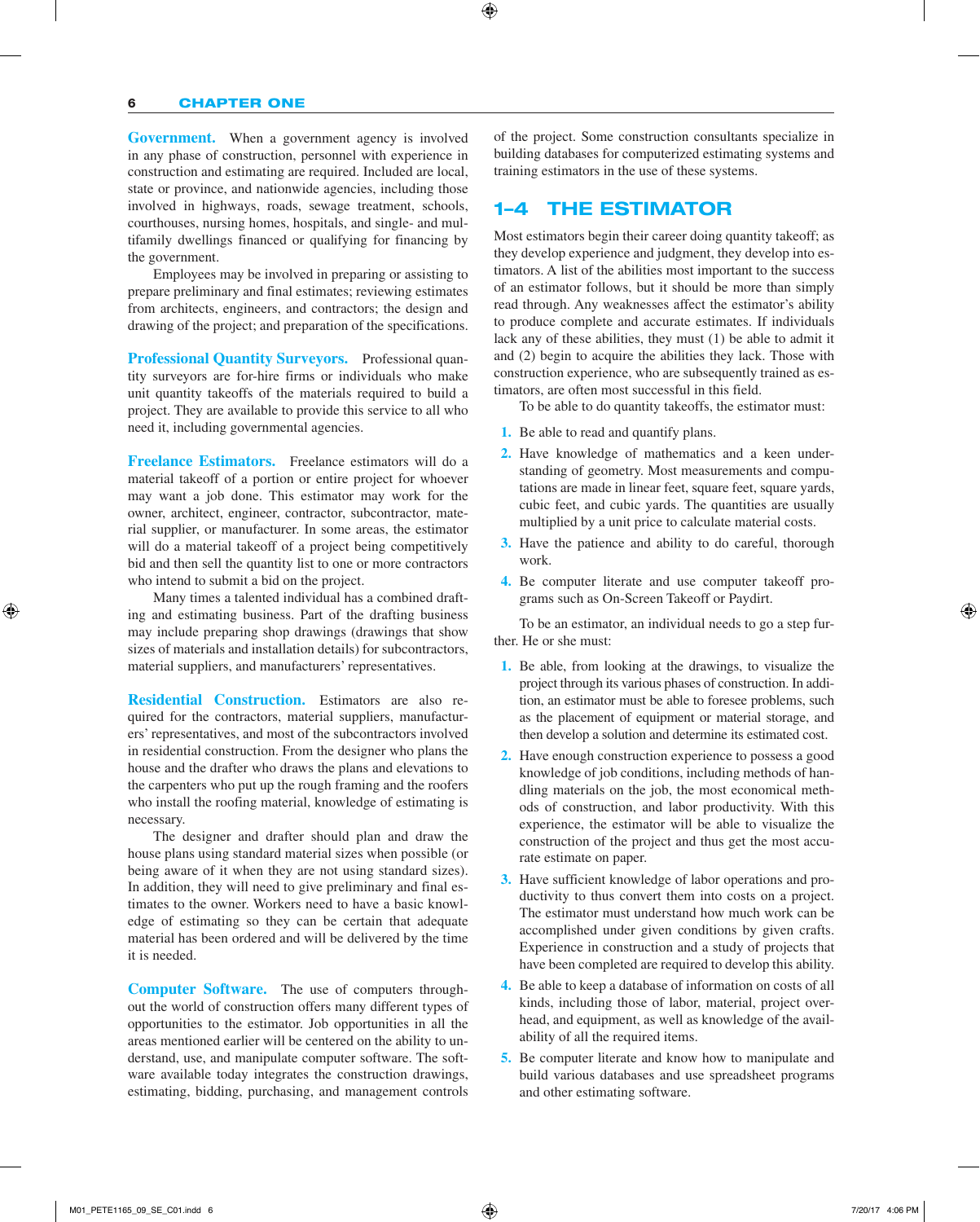- **6.** Be able to meet bid deadlines and still remain calm. Even in the rush of last-minute phone calls and the competitive feeling that seems to electrify the atmosphere just before the bids are due, estimators must "keep their cool."
- **7.** Have good writing and presentation skills. With more bids being awarded to the best bid, rather than the lowest bid, being able to communicate what your company has to offer, what is included in the bid, and selling your services is very important. It is also important to communicate to the project superintendent what is included in the bid, how the estimator planned to construct the project, and any potential pitfalls.

People cannot be taught experience and judgment, but they can be taught an acceptable method of preparing an estimate, items to include in the estimate, calculations required, and how to make them. They can also be warned against possible errors and alerted to certain problems and dangers, but the practical experience and use of good judgment required cannot be taught and must be obtained over time.

How closely the estimated cost will agree with the actual cost depends, to a large extent, on the estimators' skill and judgment. Their skill enables them to use accurate estimating methods, while their judgment enables them to visualize the construction of the project throughout the stages of construction.

## 1–5 QUANTITY SURVEYING

In Canada and parts of Europe and on most road construction projects in the United States, the estimated quantities of materials required on the project are determined by a professional quantity surveyor or engineer and provided to the interested bidders on the project. Figure 1.2 is an example of the quantities that would be provided by a quantity surveyor or engineer for the construction of a sewer line. This is often referred to as a unit price bid.

In this method of bidding, the contractors are all bidding based on the same quantities, and the estimator spends time developing the unit prices. For example, the bid may

| Item No.       | <b>Description</b>                                   | Quantity   |
|----------------|------------------------------------------------------|------------|
| 1              | Mobilization (Insurance and Bond Included)           | 1 lump sum |
| $\overline{c}$ | 12-inch Reinforce Concrete Pipe-Varying Depths       | 24 If      |
| 3              | 18-inch Reinforce Concrete Pipe-Varying Depths       | 6,696 lf   |
| $\overline{4}$ | 24-inch Reinforce Concrete Pipe-Varying Depths       | 1,176 lf   |
| 5              | 36-inch Reinforce Concrete Pipe-Varying Depths       | 1,160 lf   |
| 6              | 42-inch Reinforce Concrete Pipe-Varying Depths       | 1,560 lf   |
| $\overline{7}$ | 54-inch Reinforce Concrete Pipe-Varying Depths       | 2,096 lf   |
| 8              | Catch Basin 3 feet x 3.67 feet (depth $<$ 6 feet)    | 58 each    |
| 9              | Catch Basin 3 feet x 5.33 feet (depth $<$ 6 feet)    | 1 each     |
| 10             | Catch Basin 4 feet x 3.67 feet (depth $<$ 6 feet)    | 4 each     |
| 11             | Catch Basin 4.5 feet x 3.67 feet (depth $<$ 6 feet)  | 2 each     |
| 12             | Catch Basin 5.75 feet x 3.67 feet (depth $<$ 6 feet) | 12 each    |
| 13             | Cleanout 3 feet x 3.67 feet (depth $<$ 6 feet)       | 7 each     |
| 14             | Cleanout 4 feet x 3.67 feet (depth $<$ 6 feet)       | 5 each     |
| 15             | Cleanout 5.25 feet x 3.67 feet (depth $<$ 6 feet)    | 1 each     |
| 16             | Cleanout 5.75 feet x 3.67 feet (depth $<$ 6 feet)    | 1 each     |
| 17             | Combo Box 4.5 feet x 3.67 feet (depth $<$ 6 feet)    | 1 each     |
| 18             | Post Construction Sewer Main Television              | 12,712 If  |
| 19             | 18-inch Slip under Railroad                          | 1 lump sum |
| 20             | 42-inch Slip under Railroad                          | 1 lump sum |
| 21             | <b>End Section</b>                                   | 1 lump sum |
| 22             | Tie to Existing Sewer                                | 1 lump sum |

FIGURE 1.2. Quantity Survey.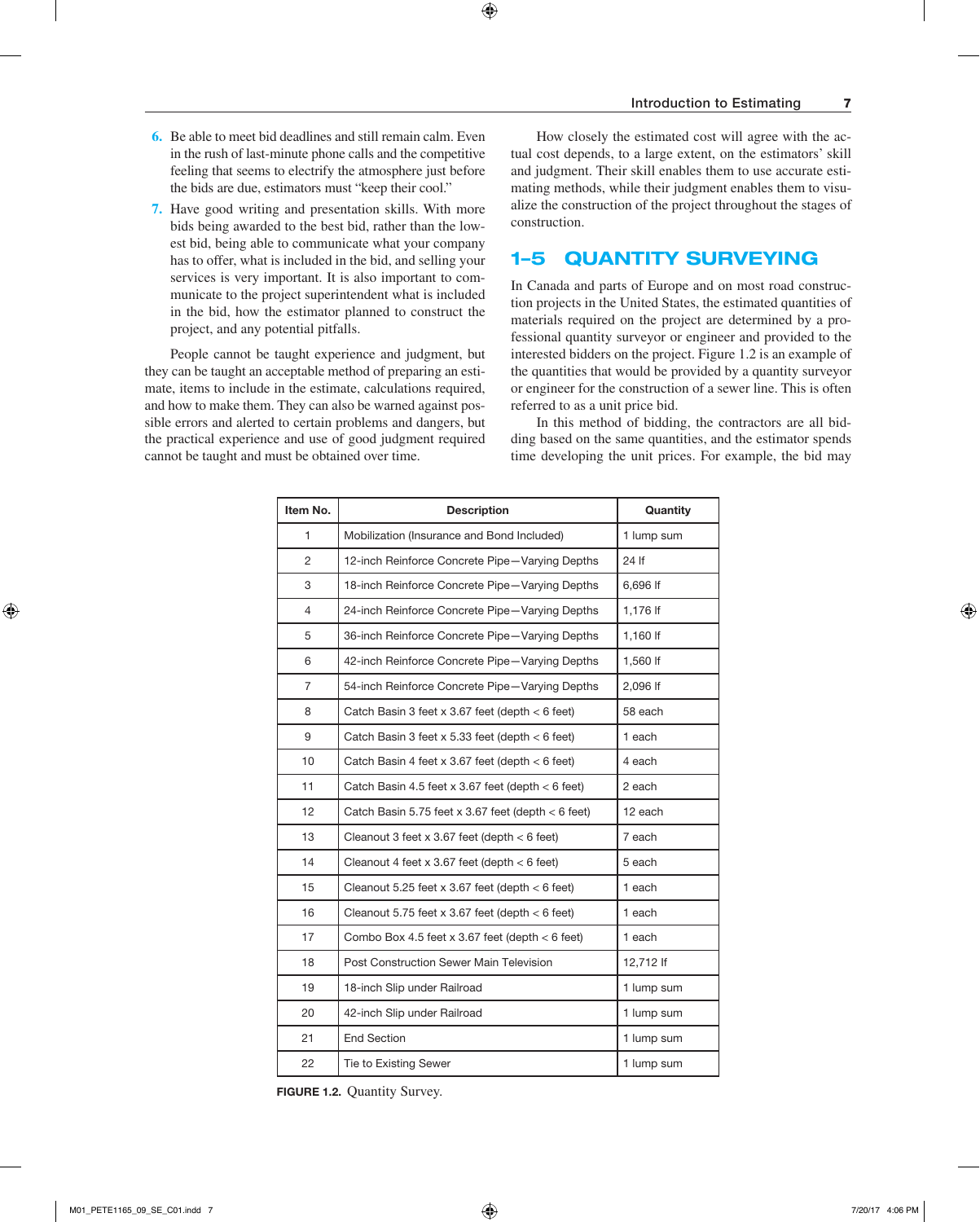be \$78.74 per linear foot (lf) of 18-inch reinforced concrete pipe. Because all of the contractors are bidding on the same quantities, they will work on keeping the cost of purchasing and installing the materials as low as possible.

As the project is built, the actual number of units required is checked against the original number of units on which the estimates were made. For example, in Figure 1.2, the original quantity survey called for 6,696 lf of 18 inch reinforced concrete pipe. If 6,703 lf were actually installed, then the contractor would be paid for the additional 7 lf. If 6,690 lf were used, then the owner would pay only for the 6,690 lf installed and not the 6,696 lf in the original quantity survey. This type of adjustment is quite common. When errors do occur and there is a large difference between the original quantity survey and the actual number of units, an adjustment to the unit price is made. Small adjustments are usually made at the same unit rate as the contractor bid. Large errors may require that the unit price be renegotiated.

If the contractor is aware of potential discrepancies between the estimated quantities and those that will be required, the contractor may price his or her bid to take advantage of this situation. With a belief that the estimated quantities are low, the contractor may reduce his or her unit price to be the low bidder. If the assumption is true, the contractor has the potential to make the same profit by distributing the project overhead over a greater number of units.

## 1–6 TYPES OF BIDS

Basically, the two bidding procedures by which the contractor gets to build a project for owners are as follows:

- **1.** Competitive bidding
- **2.** Negotiated bidding

Competitive bidding involves each contractor submitting a lump-sum bid or a proposal in competition with other contractors to build the project. The project may be awarded based on the price or best value. When the project is awarded based on the price, the lowest lump-sum bidder is awarded the contract to build the project as long as the bid form and proper procedures have been followed and this bidder is able to attain the required bonds and insurance. When the project is awarded based upon the best value, the proposals from the contractors are rated based on specified criteria with each criterion given a certain percentage of the possible points. The criteria may include review of the capabilities of the assigned project team, the company's capabilities and its approach to the project (including schedule), proposed innovation, method of mitigating risk, and price. The price is often withheld from the reviewers until the other criteria have been evaluated to prevent the price from affecting the ratings of the other criteria. Most commonly, the bids must be delivered to the person or place specified by a time stated in the instruction to bidders.

The basic underlying difference between negotiated work and competitive bidding is that with negotiated work the parties arrive at a mutually agreed-upon price, terms and conditions, and contractual relationship. This arrangement often entails negotiations back and forth on virtually all aspects of the project, such as materials used, sizes, finishes, and other items that affect the price of the project. Owners may negotiate with as many contractors as they wish. This type of bidding is often used when owners know which contractor they would like to build the project, in which case competitive bidding would waste time. The biggest disadvantage of this arrangement is that the contractor may not feel the need to work quite as hard to get the lowest possible prices as when a competitive bidding process is used.

## 1–7 CONTRACT DOCUMENTS

The bid submitted for any construction project is based on the contract documents. If an estimator is to prepare a complete and accurate estimate, he or she must become familiar with all of the documents. The documents are listed and briefly described in this section. Further explanations of the portions and how to bid them are contained in later chapters.

For design-bid-build projects, the contract documents consist of the *invitation to bid*, *instructions to bidders*, *bid form*, *owner–contractor agreement*, *general conditions*, *supplementary general conditions*, *technical specifications*, and the *working drawings*, including all *addenda* incorporated in the documents before their execution. All of these documents become part of the *contract*.

**Invitation to Bid.** The invitation to bid invites potential contractors to bid on the project and provides a brief summary of the project, including project scope and size, location, and project's owner.

**Instructions to Bidders.** The instructions to bidders provide bidders with the procedures that must be followed to submit a complete bid and contain such information as the date, time, and place the bid is due, and attendance at pre-bid meetings.

**Bid Form.** The bid form is a standard form that all contractors use to submit their bids.

**Owner–Contractor Agreement.** The owner–contractor agreement is the document that formalizes the construction contract, and it is the basic contract. It incorporates by reference all of the other documents and makes them part of the contract. It also states the contract sum and time allowed to construct the project.

**General Conditions.** The general conditions define the rights, responsibilities, and relations of all parties to the construction contract.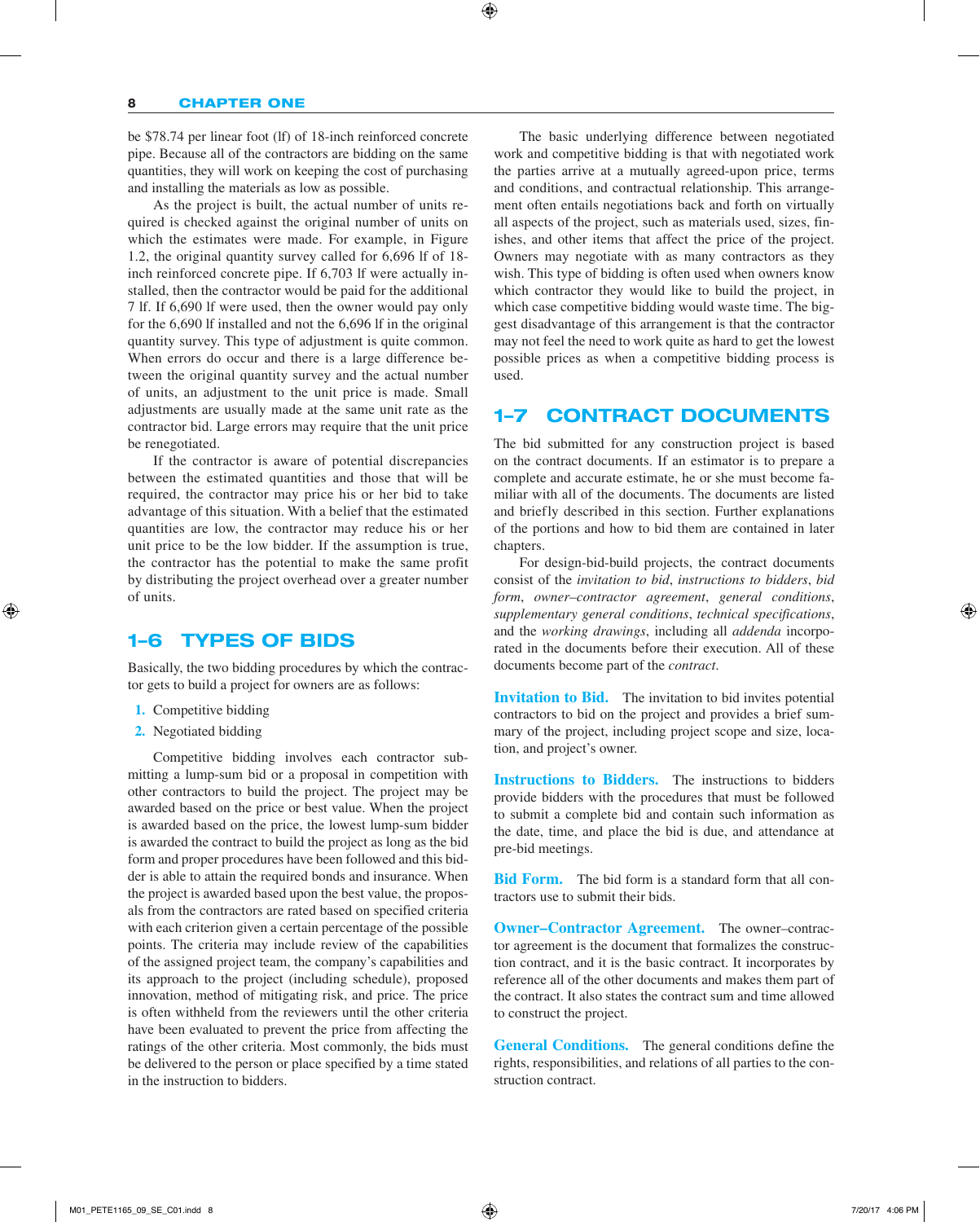**Supplementary General Conditions (Special Conditions).** Because conditions vary by locality and project, the supplementary general conditions are used to amend or supplement portions of the general conditions.

**Technical Specifications.** The technical specifications are written instructions concerning project requirements that describe the quality of materials to be used and their performance. The technical specifications supplement the information on the working drawings.

**Working Drawings.** The actual plans (drawings, illustrations) from which the project is to be built are the working drawings. They contain the dimensions and locations of building elements and materials required, and delineate how they fit together.

**Addenda.** The addenda statement is a drawing or information that modifies the basic contract documents after they have been issued to the bidder, but prior to the taking of bids. They may provide clarification, correction, or changes in the other documents.

For projects built with the design-build and CM/GC delivery systems, the contract documents are more limited than for projects built with the design-bid-build delivery system because the contractor is involved in the design and selection of the specifications for the project. These documents can be as simple as an agreement with a conceptual description of the project.

## 1–8 BIDDING INFORMATION

There are several sources of information pertaining to the projects available for bidding. Public advertising (advertisement for bids) is required for many public contracts. The advertisement is generally placed in newspapers, trade magazines, and journals, and notices are posted in public places and on the Internet. Private owners often advertise in the same manner to attract a large cross section of bidders (Figure 1.3). Included in the advertisement is a description of the nature, extent, and location of the project; the owner; the availability of bidding documents; bond requirements; and the time, manner, and place that the bids will be received.

#### INVITATION TO BID FROM NEWSPAPER

REQUEST FOR BIDS: Mt. Ogden Development is seeking bids on the construction of a Real Estate Office from qualified general contractors.

PROJECT LOCATION: 4755 S. West Street, Ogden, Utah 84403

RECIEPT OF BIDS: Sealed bids will be received at the owner's office until 3:00 p.m. local time on April 20, 2017, at which time the bids will be publically opened and read aloud. Bids should be addressed to Mr. John M. Smith, President, Mt. Ogden Development, 5204 South Street, Ogden, Utah 84403 and should be clearly marked "HOLD FOR BID OPENING—REAL ESTATE OFFICE." Bids shall remain good for 60 days after the bid opening.

A certified check or cashier's check on a state or national bank or a bid bond from an acceptable surety authorized to transact business in

Utah, in the amount of not less than five percent (5%) of the greatest total amount of the bid must accompany each bid as a guarantee that, if awarded the contract, the bidder will within ten (10) calendar days after Award of Contract enter into contract and execute performance and payment bonds on the forms provided in the project manual.

Bids must be completed and submitted on the forms provided in the project manual. Incomplete bids will invalidate the bid and the bid will be rejected and returned to the bidder. The right to accept any bid, or to reject any or all bids and to waive all formalities is hereby reserved by the owner.

SCOPE OF WORK: The work includes a 3,600 square-foot, wood-frame office building with asphalt shingle roof.

COMPLETION DATE: The project is to be completed

and ready for occupancy 150 calendar days after the Award of Contract.

BIDDING DOCUMENT: Construction documents for the Real Estate Office can be obtained from Mt. Ogden Development, 5204 South Street, Ogden, Utah 84403. Electronic copies of the plans are available free of charge. A limited number of printed copies are available for general contractors. A deposit of \$100 per set is required for printed copies. The deposit will be returned if the documents are returned in good condition within two weeks after the bid opening; otherwise, no refund will be made. Checks should be made out to Mt. Ogden Development.

PRE-BID CONFERENCE: A pre-bid conference will be held on March 23, 2017, at 1:00 p.m. on the site of the proposed project. All bidders are required to attend this conference.

FIGURE 1.3. Advertisement for Bids.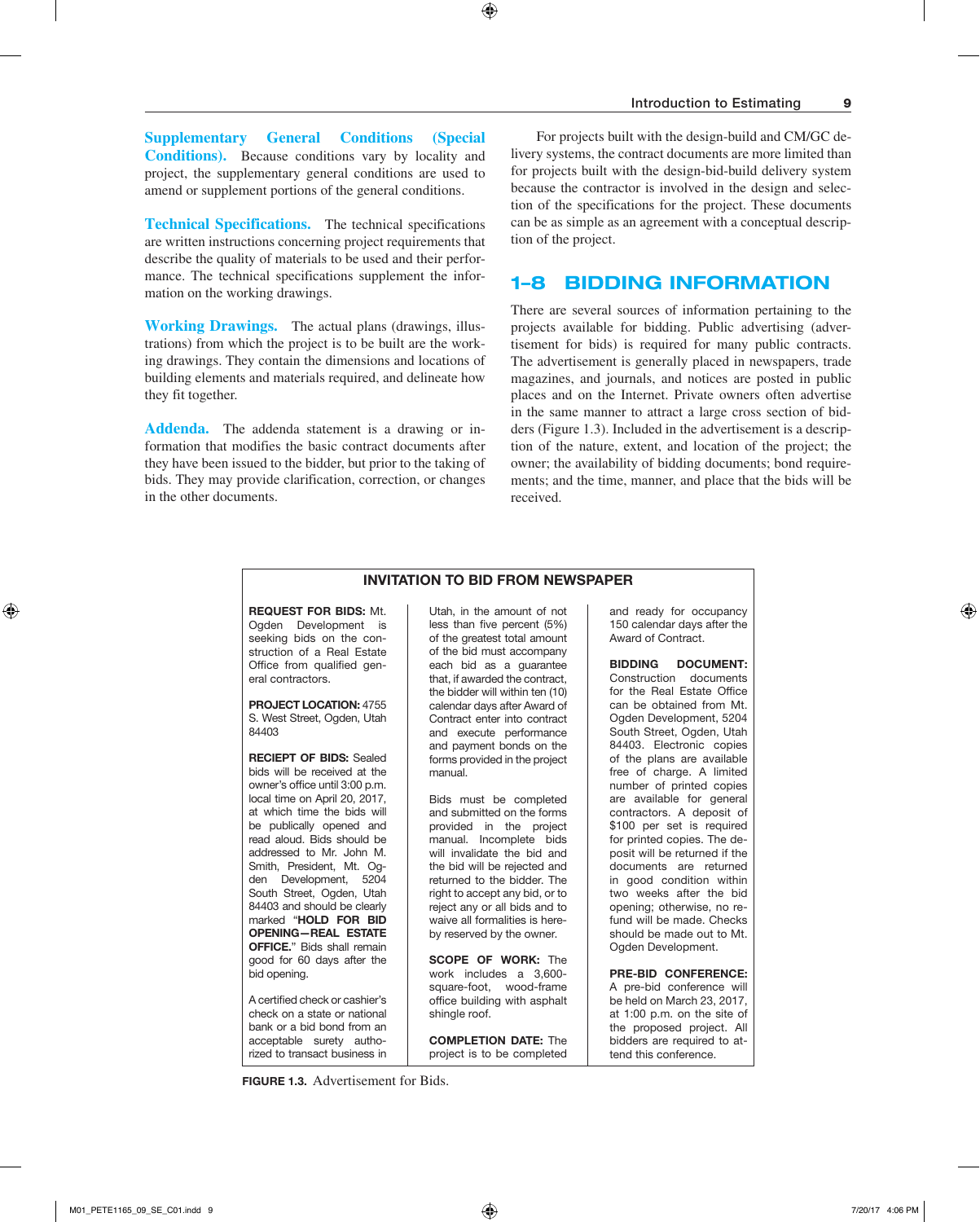Reporting services, such as *Dodge Reports* and *Engineering News Record* (ENR), provide information about projects that are accepting bids or proposals. The *Dodge Reports* are issued for particular, defined localities throughout the country, and separate bulletins are included that announce new projects within the defined area and provide a constant updating on jobs previously reported. The updating may include a listing of bidders, low bidders, awards of contracts, or abandonment of projects. In short, the updates provide information that is of concern to the contractors.

Local contractor groups may provide reporting services similar to *Dodge Reports* and provide plan rooms where interested parties may review the drawings and project manual of current projects.

## 1–9 AVAILABILITY OF CONTRACT DOCUMENTS

The contract document for most projects are available in electronic format, which can be printed or used in estimating software (such as On-Screen Takeoff). This reduces the cost of reproducing the drawings and project manual, making it economical to distribute them to numerous contractors and subcontractors, which makes it easier to get the most competitive prices on a project. The contract document may be obtained from the architect/engineer or accessed through an online plan room. When paper copies of the contract documents are available, the architect/engineer will limit the number of sets available and require a deposit to ensure the safe return of the documents.

Some subcontractors and suppliers still prefer to work with paper copies of the plans. The general contractors often set aside space in their offices where the subcontractors' and material suppliers' estimators may work. In this manner, the contract documents never leave the contractor's office and are available to serve a large number of bidders who want to use the paper copies.

## 1–10 SOURCES OF ESTIMATING INFORMATION

For matters relevant to estimating and costs, the best source of information is your historical data. These figures allow for the pricing of the project to match how the company actually performs its construction work. This information takes into account the talent and training of the craft personnel and the management abilities of the field staff personnel. In addition, it integrates the construction companies' practices and methodologies. This is why a careful, accurate accounting system combined with accuracy in field reports is so important. If all of the information relating to the job is tracked and analyzed, it will be available for future reference. Computerized cost accounting systems are very helpful in gathering this information and making it readily available for future reference. See *Construction Accounting and Financial Management* by Steven J. Peterson for more information on managing construction accounting systems.

There are several "guides to construction cost" manuals available; however, a word of extreme caution is offered regarding the use of these manuals. They are only *guides*; the figures should *rarely* be used to prepare an actual estimate. The manuals may be used as a guide in checking current prices and should enable the estimator to follow a more uniform system and save valuable time. The actual pricing in the manuals is most appropriately used in helping architects check approximate current prices and facilitate their preliminary estimate. In addition to these printed guides, many of these companies provide electronic databases that can be utilized by estimating software packages. However, the same caution needs to be observed as with the printed version. These databases represent an average of the methodologies of a few contractors. There is no simple way to convert this generalized information to match the specifics of the construction companies' methodologies.

## WEB RESOURCES

construction.com/dodge/ enr.construction.com

## REVIEW QUESTIONS

- **1.** What information is contained in the working drawings?
- **2.** What information is contained in the technical specifications?
- **3.** What is the relationship between the working drawings and the technical specifications?
- **4.** How does the work involved in being an estimator for a general contractor differ from that of an estimator who works for a subcontractor?
- **5.** What is the difference between doing a quantity takeoff and doing a full detailed estimate?
- **6.** What additional skills must the estimator have to be able to take a quantity survey and turn it into a detailed estimate?
- **7.** What is the difference between competitive and negotiated bidding?
- **8.** What is the difference between a detailed estimate and a square-foot estimate?
- **9.** What are the contract documents, and why are they so important?
- **10.** Why is it important to bid only from a full set of contract documents?
- **11.** For this assignment, you will explore the role estimating plays in the construction industry by interviewing a person whose job duties include estimating. Begin by setting up an interview with an estimator, project manager, project engineer, superintendent, foreperson, architect, engineer, construction material salesperson, or freelance estimator. During the interview, ask the person the